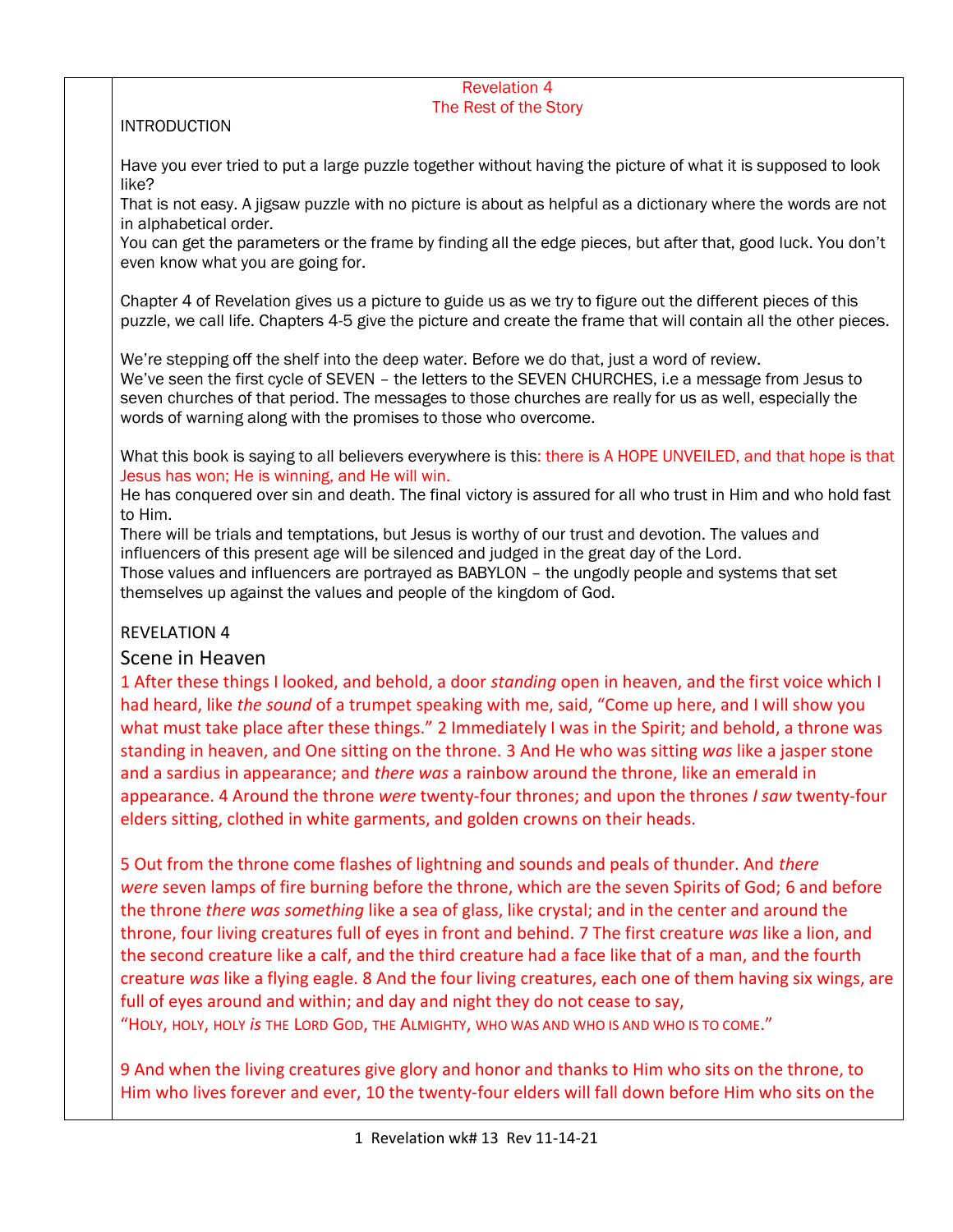throne, and will worship Him who lives forever and ever, and will cast their crowns before the throne, saying,

11"Worthy are You, our Lord and our God, to receive glory and honor and power; for You created all things, and because of Your will they existed, and were created."

The God WHO REIGNS CREATION'S PRAISE HUMANITY THAT WORSHIPS

SIDE NOTE: Now, at this early point it is worth pointing out that the scenes of John's vision will change without notice throughout the book. He is in heaven from 4:1 through the end of chapter 9. But in chapter 10 he is on earth again and in the middle of chapter 11 we find him back in heaven, and so on. In this vision the prophet moves easily from heaven to earth and back again. (Rayburn)

## The God WHO REIGNS

EX: Royal Weddings and funerals capture large viewing audiences.

Human beings seemed to be drawn for some reason to the idea of having a king. Throughout history that has been the norm. Sadly, for Israel it became the norm when the people rejected God as King and asked for a king like the nations around them. 1 Sam 8:4-22

The THRONE SCENES of Revelation are in contrast to the Roman worship of the emperors e.g. Apocalypse and Allegiance

It is hard for us to imagine how this passage landed with the original audience that was facing persecution from the empire. Christians everywhere at that time were in danger from the state. That has been the case for much of the world for the past 2000 years. From the time of Constantine in 323 AD the church in the West has had a dangerous entanglement with the "state." At times the church was too cozy with the established rulers, and at other times the church and state were at odds. Obviously, we've not seen the sort of hostility toward the church that the early believers experienced.

John has a breath-taking VISION of the Throne of God –EX: IMAX on steroids. He gets a vision of what the churches need. This vision is to provide consolation and relief to the churches.

God REIGNS NOW. The God who is on the throne will reveal what is to come.

This throne is mentioned 17 times in chapters 4-5, over 40 references to some sort of throne in Revelation. That gives us a clue about the whole book – it unveils who is really in charge.

In 3:20 Jesus is knocking at the door, but here the door is opened for John to enter.

And God wants us to know what John is about to learn. That is why he says, "Come up here and I will show you what must take place after these things."

That is what these Christians need to know – God has it all in control, and all human life is to be regulated by the precepts and values of THE God who reigns. Your attitude toward the reign and rule of God will orient your life.

Who is speaking? - Christ Himself - rf: 1:10 He has the voice like a trumpet

GET THE PICTURE – this vision is so resplendent that it is hard to imagine:

A THRONE with one seated on it - an overpowering vision of dazzling color and beauty. It was majestic and glorious. The RAINBOW is a sign of God's mercy (Gen 9) toward his people even as the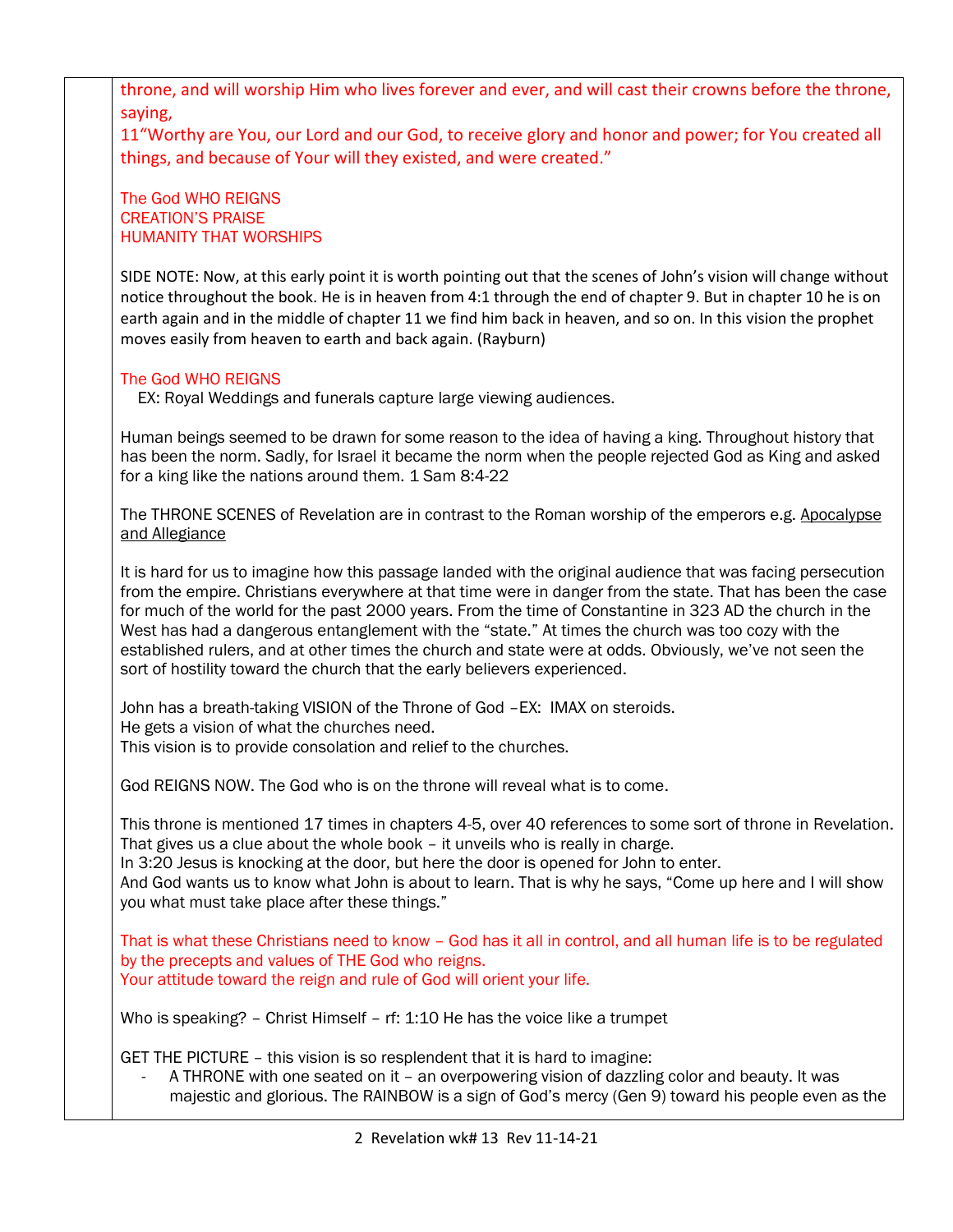plan of judgement unfolds. The lighting and thunder echo the scene of Mt. Sinai in Ex 19:6. A sea of glass, pure as crystal, forms the transparent pavement of this royal chamber, echoing earlier prophetic glimpses of God's palace (Exod. 24:10; Ezek. 1:22, 26).

- A THRONE represents RULING AND JUDGING. In the Roman Empire, the emperor had all power, but this vision shows John that all human power is limited, and God is the only ALMIGHT ONE.
- Surrounding God's high throne are 24 thrones, on which sit 24 elders, his subordinate judges and advisors. This scene reflects Daniel's vision of the Ancient of Days, surrounded by his courtiers' thrones, a court sitting in judgment (Dan. 7:9–10). Why 24 thrones? Clearly, 24 is a multiple of 12, a number that symbolizes the whole people of God, both Israel's tribes (Rev. 7:4–8; 21:12) and the apostles who form the foundation of the New Jerusalem (21:14). These 24 elders represent all of the elect of God's special creation (Beale). ALSO, IT WAS THE PRACTICE for the emperor to be surrounded by 24 guards in his entourage

For believers in small churches, it would be an encouragement to get a glimpse of a 'higher throne' – one that was far greater than that of the emperors. This is a vision of the true living and almighty Lord and God.

We begin to learn what is behind the scenes – "The rest of the Story" – Paul Harvey It is important to know the reality of the universe if we are to hold firm. As Christians we are to have an eternal God-centered perspective of our lives and the world. God rules from Heaven despite the pretentions and frailties of earthly leaders. The movement of faith for believers is to trust that God is still in charge.

The throne of God is a key symbol of Revelation. It is used to drive home the point that the Divine purpose will prevail on earth. And what is happening on earth, even that which seems to be happening to the detriment of Christians and the kingdom of God, that too is the outworking of God's eternal and ultimate purpose for mankind, for the world, and for his church. [Rayburn - Cf. R. Bauckham, Theology of Revelation, 31]

## THIS IS WHERE THE LIFE OF FAITH KICKS IN-

When things seem like they are falling apart, the movement of faith is to lean into the heavenly reality that all is working according to God's eternal will. That is the movement of faith because it often appears that God is asleep at the switch, or He has taken his eyes off the control monitors.

CREATION'S PRAISE – The four living creatures represent all created beings (Beale) and give continuous praise

V. 8-11 It's not just what he sees but also what he hears – the four living creatures do not cease to say,

"HOLY, HOLY, HOLY *is* THE LORD GOD, THE ALMIGHTY, WHO WAS AND WHO IS AND WHO IS TO COME."

God exists outside the parameters of time – He was, He is, and He is to come. The same is said for all that He does. While there is a sequential order to all that He does, it is all present tense with God. Thus, while the final victory has not yet played out on earth, it is assured in eternity.

Ex: ALL illustrations dealing with God break down, but this might help.

The redemption accomplished by Christ is like a cosmic D-DAY (the Allied landing in Normandy). While it was not the end of the war or the end of the fighting, it pretty much sealed the victory to come. So too, the life, death, resurrection, and ascension of Christ gained our victory, the devil is still seeking to cause destruction and disruption on earth. The final return of Christ is the ultimate V-DAY and this heavenly vision strengthens the hearts of God's people.

Note the three attributes given focus in the praise around the throne: Holiness, Almighty power, Eternal nature.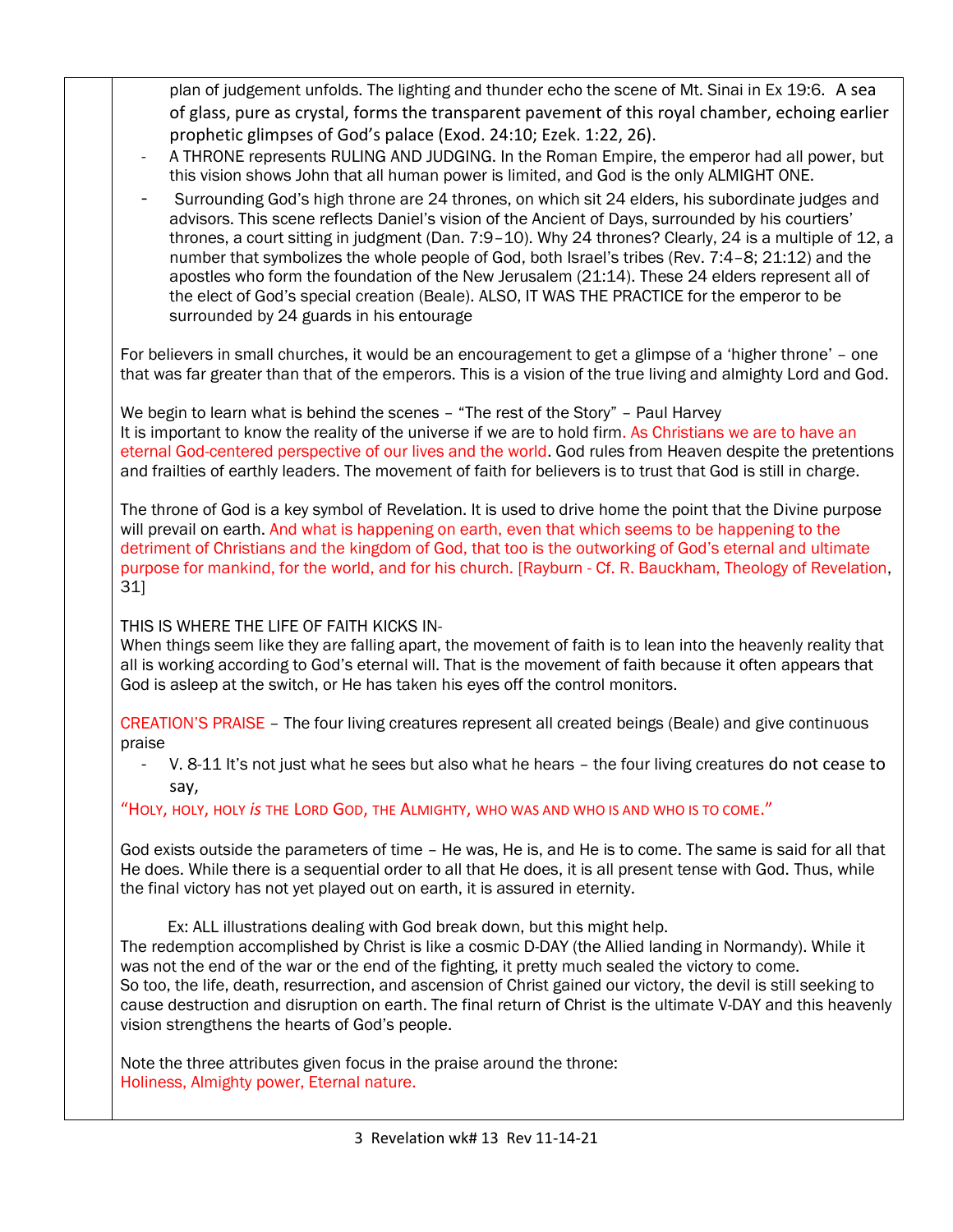While those may not be the warm fuzzy attributes of bumper stickers, they are attributes that distinguish the CREATOR from the creature. If God isn't Holy, Sovereign, and Eternal, then the attributes of love, compassion, and kindness, etc., won't have a transforming weight or impact in our lives. The trajectory of your spiritual life will be determined by how you respond to the Holiness and Sovereignty of the Eternal God. Rom 11:33 Oh, the depth of the riches both of the wisdom and knowledge of God! How unsearchable are His judgments and unfathomable His ways! HUMANITY WORSHIPS 10 the twenty-four elders (representing ALL THE ELECT) will fall down before Him who sits on the throne, and will worship Him who lives forever and ever, and will cast their crowns before the throne, saying, 11"Worthy are You, our Lord and our God, to receive glory and honor and power; for You created all things, and because of Your will they existed, and were created." (Ps 29:1-2) give one example of this theme from the Psalms 1 Ascribe to the Lord, O sons of the mighty, Ascribe to the Lord glory and strength. 2 Ascribe to the Lord the glory due to His name; Worship the Lord in holy array. He is worthy because He is eternal – He lives forever. God has life within Himself. Nothing else can make that claim. If naturalists want to claim that matter of some sort spontaneously erupted in a BIG BANG to give rise to all that we see, then they sell it short by merely studying it. They should worship it because it is what has life in and of itself. Sadly, some do worship the creature or creation rather than the CREATOR, but in a sense, they are being consistent. He is worthy because He created all things by His will. THIS SEPARATES the theist from the naturalist atheist. As theists, we understand that there is a method, design, and purpose for all that exists. The secular naturalist simply lives in a meaningless world, though he /she is rarely willing to admit that. A typical response is like that of Carl Sagan who reaches for significance by looking to the human race for answers. The hard truth seems to be this: We live in a vast and awesome universe in which, daily, suns are made and worlds destroyed, where humanity clings to an obscure clod of rock. The significance of our lives and our fragile realm derives from our own wisdom and courage. *We* are the custodians of life's meaning. We would prefer it to be otherwise, of course, but there is no compelling evidence for a cosmic Parent who will care for us and save us from ourselves. It is up to us. (Carl Sagan-The Meaning of Life) That is a depressing conclusion – 'significance derives from our own wisdom and courage.' YIKES! How's that working out for us? One of the reasons for the weekly gathering of the saints is to remind ourselves of this deeper heavenly reality. We need to remember that we are not merely earth-dwellers. We are not solely dependent on our own wisdom and courage. We are looking for a heavenly city whose builder and maker is God. As we keep our hearts and minds stayed on Him, we find grace and strength to hold fast to Christ. This scene in heaven also gives us a model of what our worship should involve.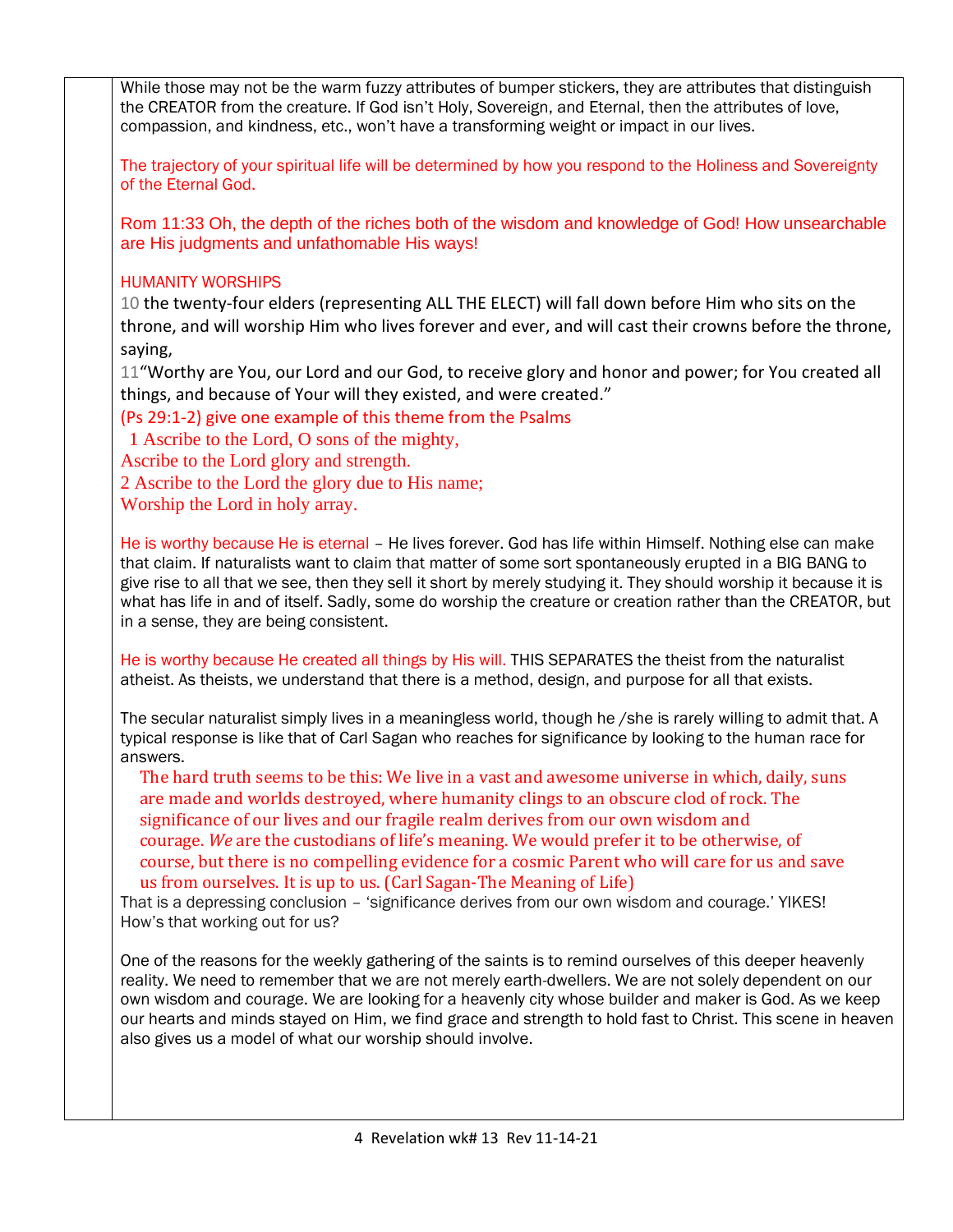God did not create the world and then leave it alone. NO, He is always maintaining and ruling over creation. The way in which He carries out His ultimate plan will be explained in greater detail in chapter 5 as the scrolls are opened.

Chapter 4 reminds us that our reward is NOT the applause and smile of this world. Our reward is the inheritance that is reserved in heaven for us according to the Divine will and plan of God.

The heavenly visions that we'll see in Revelation provide a fresh understanding on the verses of Col 3 – "Set your mind on things above, not on things of the earth, for you have died and your life is hidden with Christ in God."

This throne room vision is a reminder that our souls were never created to love the dust of the earth. As we meditate on this glorious vision, we are drawn into the place of praise and worship of the Holy, Almighty, and Eternal God.

COME TO THE TABLE